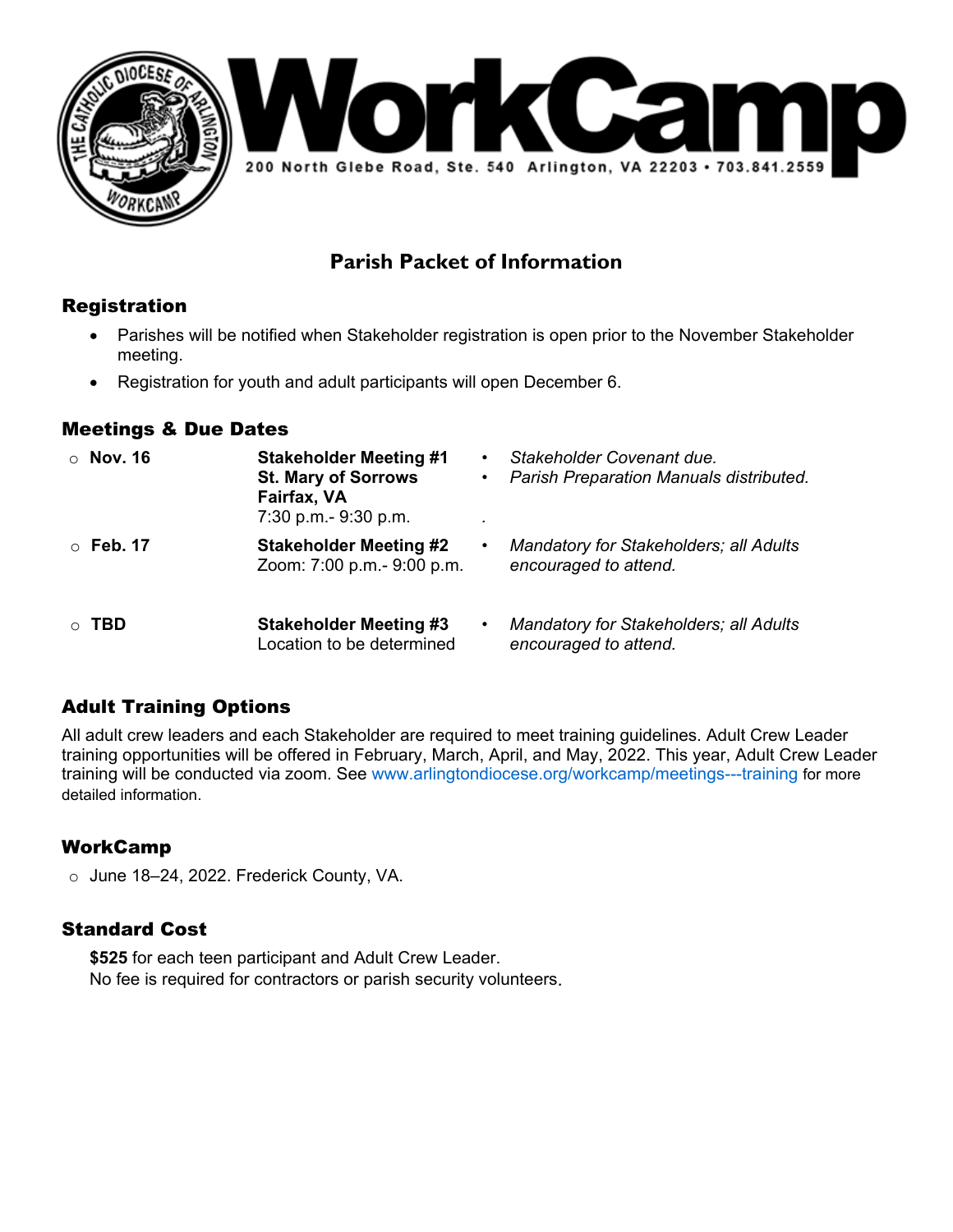



### **Parish Requirements**

- 1. Adult Crew Leaders must be 25 years of age or older. You must have one male adult leader per 5 male Youth; **for the 6th to 10th youth you need a second male adult leader.** The requirements are the same for female Youth. Adult Crew Leaders must be OPCYP compliant. This means that each adult leader must complete VIRTUS training *and* submit **all** required forms and documents. All adult crew leaders must also be *authorized diocesan drivers*.
- 2. Monthly meetings with all Youth & Adults from your parish to address the following topics:
	- January: Commitment and Fundraising Theorem 20 April: What to bring to WorkCamp February: Social Justice *May: Tool and Site Safety May: Tool and Site Safety* March: Spirituality and Confidentiality **Server Access** June: Tying it all together
		-
- 3. For every 5 young people you must have one minivan (minimum of 7 seat belts) or larger van (no 15 passenger vans allowed). Each van must be equipped with two (2) 5‐gallon water coolers and 1 case of bottled water.
- 4. Contractors/Project Leaders are adults who are proficient in‐home repair skills and can work well with young people. For every 5 young people you must provide one lead Contractor that can perform all four days of work. The Contractor leads/teaches the work on the work site; the Adult Crew Leader leads the youth and is in charge of safety at the work site and at Homebase. It is recommended that Contractors be OPCYP compliant however they must submit an *authorization for background check* form.
- 5. WorkCamp Youth participants must be in high school during spring 2022 to attend WorkCamp 2022.
- 6. Each parish will provide adult volunteers for afternoon/evening security for one evening during the week (Sunday thru Thursday) of WorkCamp. These volunteers must be OPCYP compliant. *Approx. numbers:*

| 1-10 Youth: 2 men, 2 women  | 31-40 Youth: 3 men, 4 women |
|-----------------------------|-----------------------------|
| 11-20 Youth: 2 men, 3 women | 41-50 Youth: 4 men, 4 women |
| 21-30 Youth: 3 men, 3 women | 51-60 Youth: 4 men, 5 women |

- 7. A parish tool list will be provided in the Parish Preparation Manual handed out at the November meeting. The final parish tool list will be distributed in June, after the final number and type of projects have been established.
- 8. Each parish will be responsible for preparing approximately 200 lunches to be delivered to WorkCamp. This final number will be published in May once the number of WorkCampers has been established.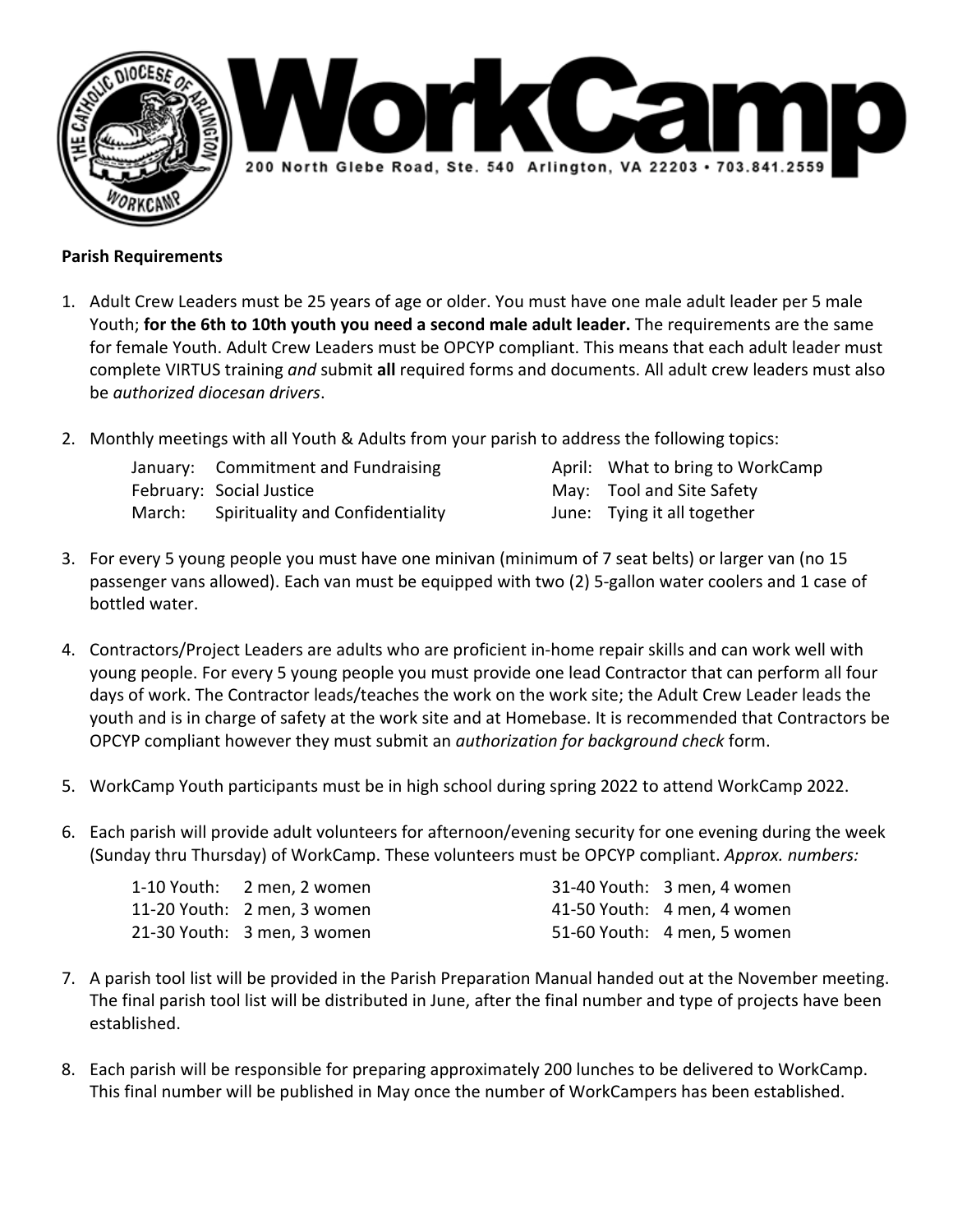



# **WorkCamp 2022 Stakeholder Commitment**

### **Prior to WorkCamp, a Stakeholder will…**

- Attend every WorkCamp Stakeholder meeting!
- Meet with young people and adults on a regular basis. This should be separate from other parish youth meetings. These meetings are important in order to communicate information and build community.
- Submit all fees by the established due dates.
- Be completely familiar with the Parish Preparation Manual and train all parish adults.
- Read and understand both the Adult and Youth WorkCamp Code of Conduct
- Serve as the single point of contact with the WorkCamp team. (Including reading & replying to emails)
- Be responsible for meeting all requirements as outlined in the Parish Preparation Manual.
- Manage the online registration for the parish and assist all parish participants in this process.
- Ensure the OPCYP compliance of all adult volunteers, including Adult Crew Leaders, homebase volunteers, and security personnel; work with parish OPCYP liaison to check‐in on status and follow‐up with volunteers to ensure compliance.
- Become an active part of the WorkCamp team by assisting other parishes to meet their requirements.
- Pray with and for your group, pray for the residents we serve, and pray for all of WorkCamp!
- Promote WorkCamp within your parish!

### **During WorkCamp a Stakeholder will…**

- Be present from Saturday at 6:30 p.m. until 2:00 p.m. on Friday.
- Serve as the single point of contact with the WorkCamp staff.
- Check in with *every* young person from the parish, *every* day.
- Check in with *every* adult from the parish, *every* day.
- Be responsible and able to manage all concerns that may arise with your parish.
- Fully participate in program with your youth and adults. This involves participating with them! Ensure that all of your adults are also attending and fully participating.
- Address all parish problems and questions as they arise. Try to motivate young people or adults who need a little extra push.
- Pray with and for your group, the residents, and all of WorkCamp!